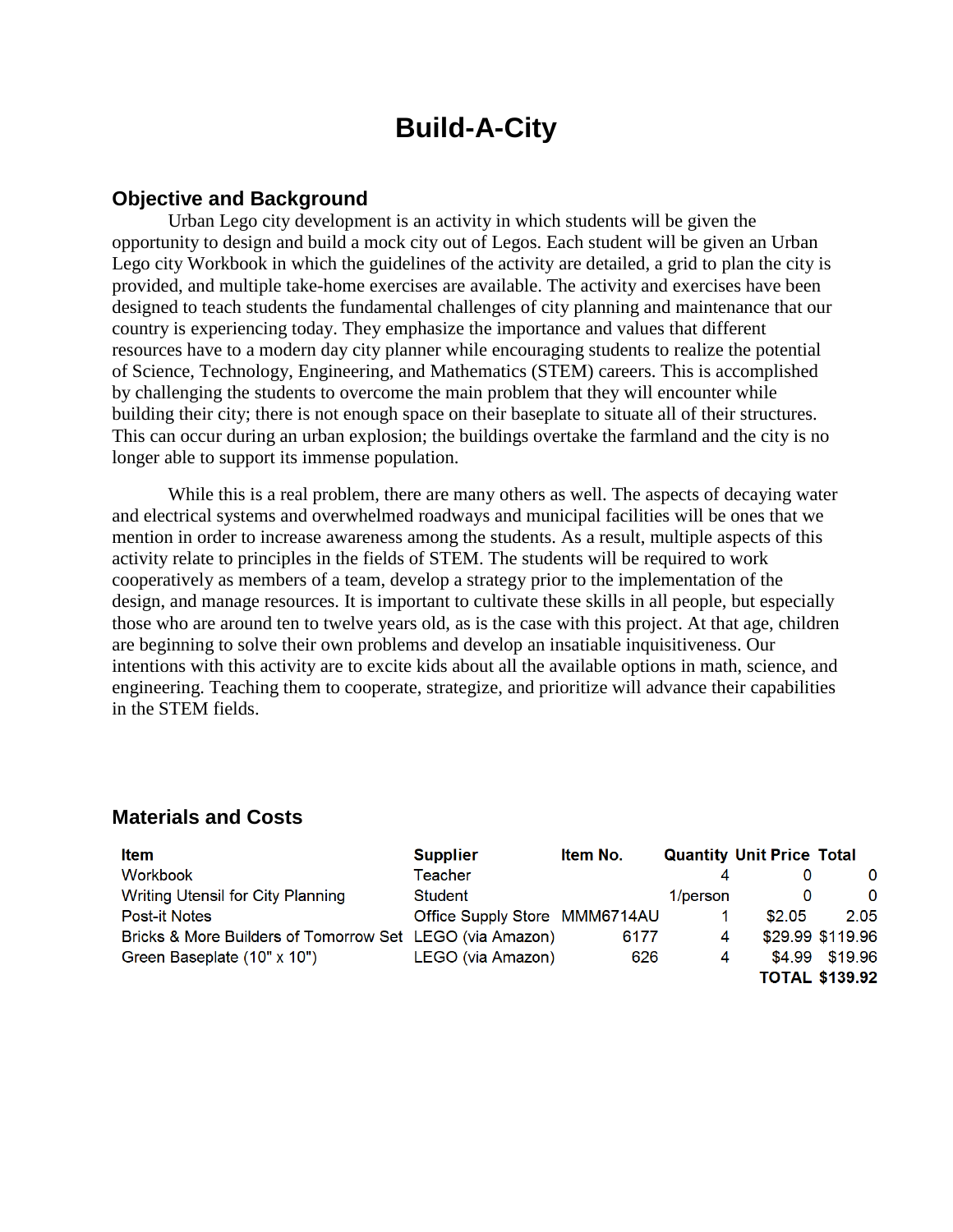# **Step-by-Step Instructions**

#### Phase 1: Introduction of the Activity

An important part of how students will learn the technical material in this activity comes in the introduction of the activity. Since the technique of teaching the students in this activity can be a little abstract, the person guiding the activity is integral in making sure the students' minds are guided in the right direction.

- 1. Split the students up into teams of 3 or 4 depending on amount of students.
- 2. Play the introductory video (2 min). Note: While the students are watching the video, progress to next step for a more fluid transition.
- 3. Pass out the Workbook.

4. Turn to Page 1 (along with the students) of the Workbook and read it aloud to the students.

- 5. Turn to Page 2 (along with the students) of the Workbook and tell them that this is the scoring sheet for the city that they build. Tell them that they are to build the city with the goal of getting the highest amount of points possible. Also, tell them that they will have to plan and strategize on how they will build their city, and be sure to stress the importance that this is a team activity, not an individual one.
- 6. Turn to Page 3 (along with the students) of the Workbook and tell them to begin to design their city. This should take no more than a few minutes.
- 7. Pass out Legos and Post-it notes to the groups. Note: It is crucial that this is done only right before the building phase of this activity. If you pass out the Legos before this stage then students may become distracted and disrupt others during the introduction.



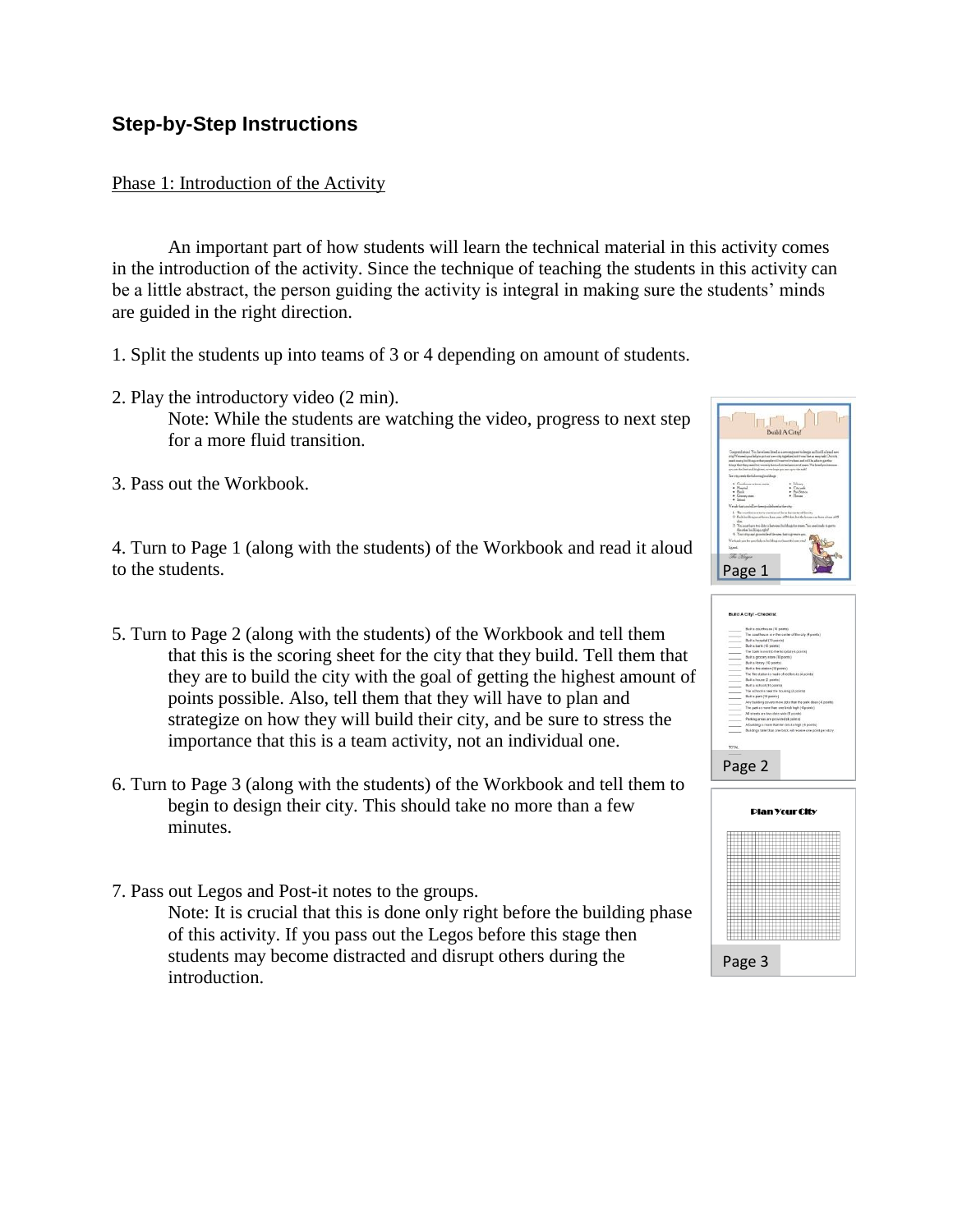### Phase 2: Building of the Lego City

There is little that the instructor of this activity is to be doing during this stage of the activity since this is more for the students to build and show their creativity. However, what the instructor does in this part is absolutely crucial, and is very important if the students are to make the mental connections that this activity is designed to make.

- 1. Allow the students to begin building their cities (20 30 min). Have them label their building with the Post-it notes so they can visually see the layout of the city.
	- Carefully monitor uneven distribution of tasks help divide up tasks in a constructive manner
	- Make sure the activity is fun and informative for all students

2. As students are building, walk around to each team and ask questions. Some suggestions may be:

- Why do you think high story buildings are better than short story buildings?
- When the students have reached a point that they are running out of space on their board, ask them about this.
	- o Why is this a problem?
	- o How can this be fixed? etc.
- Later in the exercise when students are close to finishing, prompt them to evaluate their Lego supply and city design.
	- o How many pieces do you have left and what kind are they? (The more desirable pieces for making buildings will be in short supply.)
	- o How could you have designed your city to more efficiently use space?
- 3. Announce when there is one minute of building time left and prompt students to finish their last building. Once the time for building has elapsed, collect students' cities.
- 4. With each group, calculate—while taking into account their building strategy—and record their city's score based off of the criteria on page 2 of the Workbook.

## Phase 3: Discussion

The point of this phase is to tie in the questions you asked the students in the construction phase to real life situations. Once again, it is imperative that the instructor is effective in guiding the discussion so that the students may learn what this activity is meant to teach.

1. Lead the students in a discussion about the activity. Talking points may include but are not limited to:

- What problems did you have with the size limit of your city? Did you have problems fitting all of your buildings on the baseplate?
	- o Hopefully they will answer yes to both of these questions. Once they answer this question, ask the following questions: